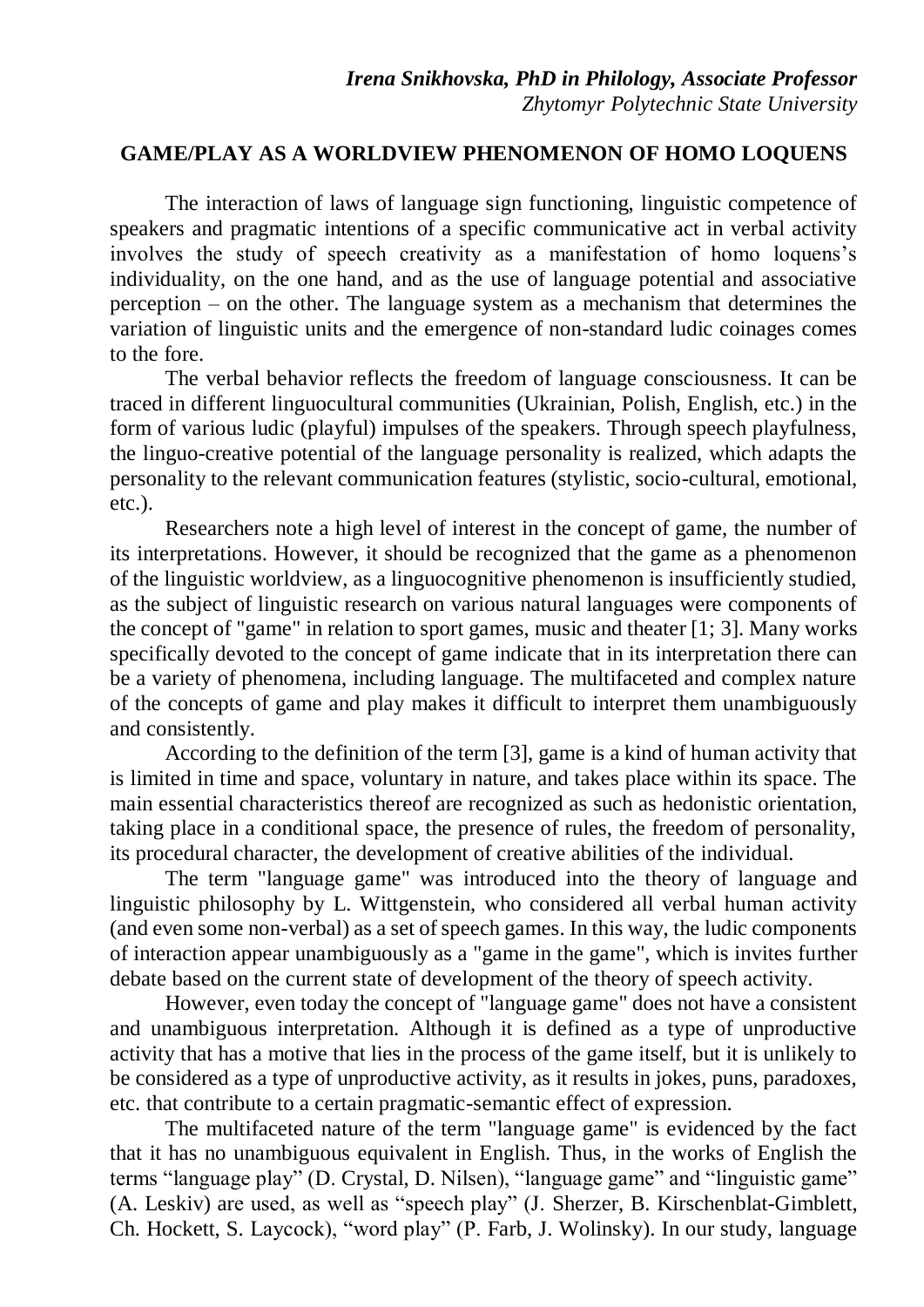play is understood as a process and result of conscious linguocreative activity of an individual aimed at non-stereotypical variation of the form and content of language units in the ludic code of communication in order to influence the emotional and/or intellectual sphere of the addressee.

The question of the linguistic status of the language game gives rise to discussions among scholars. An attempt to bring together the variety of research on the linguistic aspect of the game reveals the existence of two opposing views on this phenomenon. Noting a certain similarity between play and speech as a kind of human activity, scientists believe that language and speech play is a game carried out in accordance with certain rules. At the same time, they point out that such a playful activity presents a violation of the rules. Pointing out the similarities between language and non-language games, researchers also draw attention to the deliberate violation of common language norms, which is carried out within the so-called "language anomalies". Study and analysis of research of such linguists as O. Zemskaya, V. Sannikov, T. Gridina, S. Attardo, D. Crystal, D. Nilsen gives a ground to argue that the traditional approach to the study of the phenomenon of "language play" is linguistic-stylistic, which is associated with all its existing interpretations, centered mainly on the deviant nature of language play. We are emphasizing its changing nature, functional paradox, deviation from the norm, interpreting the language play as a manifestation of (unconventional and non-canonical) linguocreative thinking of the linguistic personality.

Being a special form of linguocreative thinking with its associative nature, language play is always focused on the use of linguistic techniques aimed at emphasizing the paradox that arises from the contrast between the standard language form and non-standard (unexpected) content of the language unit, new associative processing and representation of lingual or extralingual knowledge.

In contrast to traditional linguistics, in which the analysis of language play is focused mainly on the means or methods of embodiment of the comic (O. Tytarenko, V. Ovsiannikov, O. Shon'), the cognitive-discursive approach allows to actualize the emphasis on cognitive and communicative principles of deviation from the norm (N. Arutyunova, B. Norman). The need to distinguish ludicrous phenomena from stylistic devices (tropes, figures of speech, expressive means) is necessary given that in this term researchers have partly different and sometimes contradictory content, because language play as a multifaceted phenomenon has a number of differences regarding its manifestations in speech.

The concepts of "language game" and "stylistic device" (stylistic figure, trope) may intersect if the latter is used in a ludic function, i.e. to create a non-standard witty expression (cf. creating a metaphor in the riddle "Who crosses the river twice and is still not clean?" "A dirty double-crosser"; demetaphorization and structuralgrammatical parcelling of the phraseological unit 'to take the button off the foil': "What are you looking for?" – "The button from your foil. You have dropped it" (O. Wilde), phraseological unit 'to tremble in one's shoes': "the wretched Hatter trembled so, that he shook both his shoes off. The Hatter hurriedly left the court, without even waiting to put his shoes on" (L. Carroll).

Given that the existing views and definitions of language play are grouped around a broad (linguistic-philosophical) and somewhat narrower (linguo-pragmatic) understanding of it, language play should be considered as an intentionally conditioned